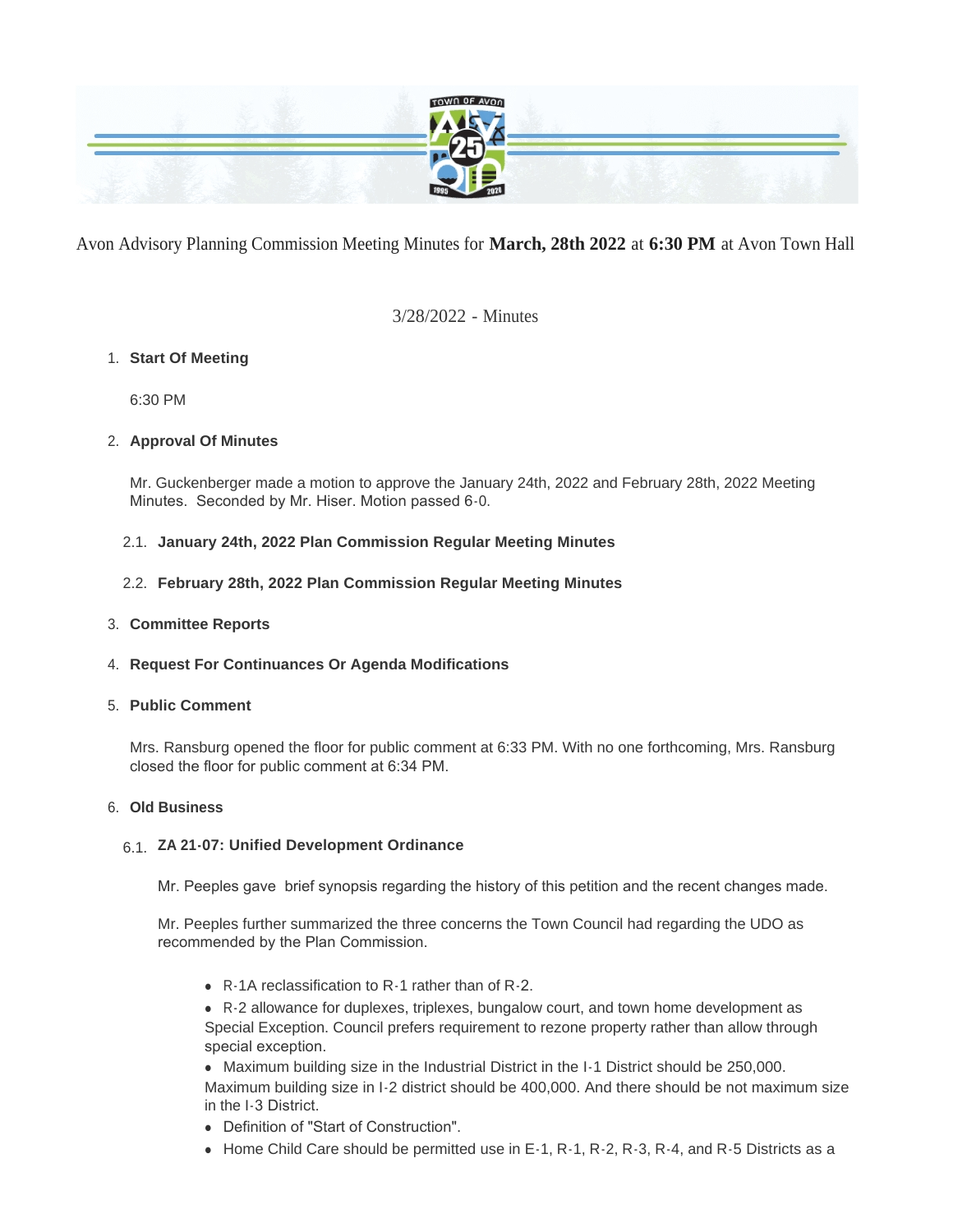use Accessory to Primary Residential Use.

Staff finds the amendments to be sufficient and recommends approval of these changes.

Mrs. Ransburg asked for the ramifications of changing the definition of start of construction. Mr. Peeples explained, "vested rights" to the Plan Commission. Mr. Peeples stated that there were concerns related to the vested rights of a developer and when that time begins. He further stated that as the UDO states, construction begins as the time that a permit is pulled. He instead recommended that actual construction must take place before the "vested rights" commences.

Mr. Guckenberger inquired as to restriction of the non-permitted uses as recommended by the Town Council. Mr. Peeples explained the process for special exceptions by the Board of Zoning Appeals and stated that a special exception is a rather low bar. He further explained that the Town Council would prefer that any proposed duplexes, triplexes, townhomes, etc be done through a rezone of the property.

Mrs. Ransburg opened the floor for public comment at 6:45 PM. Hearing none, Mrs. Ransburg closed the floor for public comment at 6:46 PM.

Mr. Pike stated that he agrees with the proposed amendments after the explanation given by staff. Mrs. Ransburg thanked the staff for their work on the UDO.

Mr. Pike made a motion to accept the Town Council's amendments. Seconded by Mr. Kauffman. Motion passed 6-0.

### **DPR 21-16: Rise Avon, LLC** 6.2.

Mr. Peeples presented his report to the commission. He stated that the proposal was substantially compliant with most standards of the ordinance, however there are three waivers being requested by the petitioner.

The waivers are for the following standards:

1. Masonry material on 60 percent of the front façade and 30 percent of the side facades required.

2. Three foot overhang required (zero foot overhang proposed).

3. 98 parking spaces maximum (117 proposed).

Staff recommended denial of the waivers which seek relief from architectural requirements for roof overhang and façade cladding. Staff did recommend approval of the waiver which allows for a greater than maximum amount of parking. Staff recommended approval of the petition subject to the three standard conditions of a Development Plan Review.

The board inquired as to the findings related to the waiver. Mr. Peeples further explained the criteria for approval of these waivers.

Mr. Rosenbaum asked if the front facades met the standards of the ordinance. Mr. Peeples stated no.

Mr. Pike inquired as to the 3' overhang requirement in the ordinance. Mr. Peeples stated that staff recommended a 11" overhang and explained the rationale for that recommendation.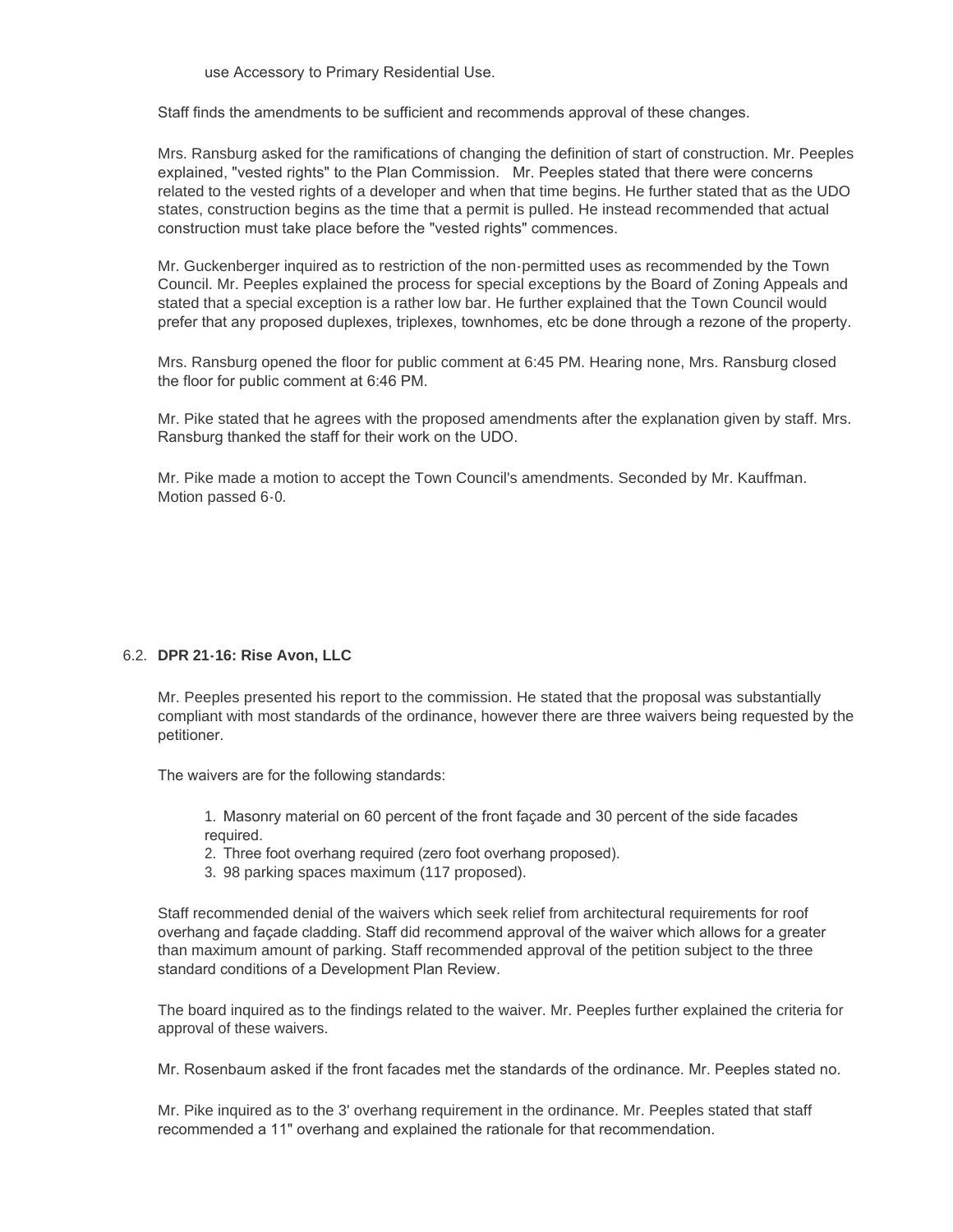Mr. Rosenbaum inquired as to the industrial development across the street from the proposed development. Mr. Peeples explained that variances were granted to that development for articulation, but they did meet architectural requirements for façade materials.

The petitioner, Jim Sapp 8070 Castleton Rd, Indianapolis, presented his proposal to the Plan Commission. He asked for approval of the overhang waiver due to damage caused by trucks and forklift in other locations of the developer. He also explained their request for approval of a waiver of architectural requirements as they relate to building materials, citing the DRG and Portillo's.

Mr. Pike, asked the petitioner why they then would not instead use concrete.

Mr. Pike, citing the findings for a waiver, asked how they met the standards for improvement, increase, advance, expansion on the standard. The petitioner stated that they improved the material of the building façade.

The Plan Commission asked for clarification of the standard as stated within the Ordinance. Mr. Peeples read the subject standard to the Plan Commission.

Mr. Guckenberger asked for clarification as to the waiver being requested. The commission and petitioner clarified that the waiver also includes a request to waive the architectural standards completely for the other three sides.

Mr. Rosenbaum stated that he visited other sites by the developer. He complimented him on

Mr. Rosenbaum stated that had concerns regarding traffic related to this development. He inquired as to what the uses within the tenant space will be predominantly used for. He stated that he did not find this to be a good fit for this location.

Mrs. Ransburg stated that she disagreed with her fellow commission and found this use to be a good fit for this location, but pressed further as to the waivers being requested, and further requested.

Mr. Pike stated that he did also find the use to be appropriate for the site, but stated that there needs to be justification for the waiver through the lens of the standards for a waiver request. He asked the petitioner to provide their justification with that in mind.

Mrs. Ransburg asked why there was no alternative for the 3' overhang suggested by the petitioner, citing staffs recommendation for 11". The petitioner again provided truck and forklift damage as justification for their request, citing the photos.

Mr. Guckenberger asked if the forklifts hit the top of the doors where there are not overhangs.

Mr. Dave Kauffman asked if there was a reason that they would hit the overhang more often than they hit the door.

Mr. Guckenberger asked to switch gears and talk about the the architectural standards. He stated that he feels that this use is very similar to a self storage facility and therefore finds a greater need for architectural standards. He asked for clarification as to the requirements for architectural materials. Mr. Peeples stated that the standards of the Ordinance only requires masonry on all the front and sides (not the rear).

Mrs. Ransburg asked the what the difference in cost would be to wrap the building in masonry as opposed to the building materials.

Randy Hobson, 1630 S CR 1050 E, Indianapolis, stated that he moved here in Avon due to his small business. He stated that he is fortunate to be close, but states there are limited options in the area. He expressed his support for the RISE development due to the opportunities and amenities provided to small business owners. He further stated that it is affordable and has flexible leases. As a small business owner he supports this development.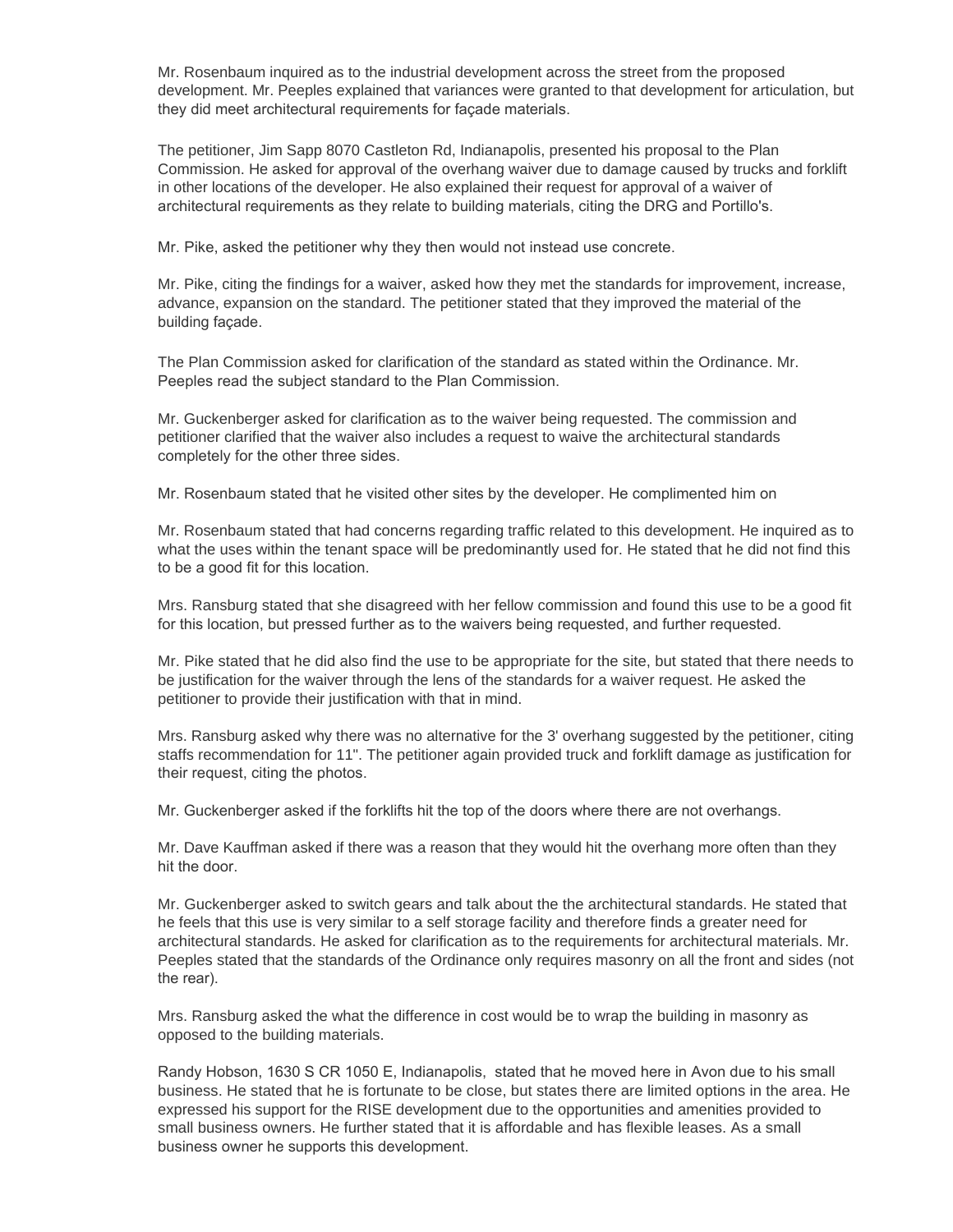John Taylor, Economic Development Director, Town of Avon, 217 Boring Pl, Martinsville, Described his role within the town in attracting businesses to the town. He stated there is a lack of small buildings within town and finds this proposal to be favorable.

Public hearing closed at 8:00 PM.

Paul Guckenberger stated that he is not against the development itself, but has concern with the waivers. Mr. Pike echoed Mr. Guckenberger's sentiment and stated that perhaps the petitioner needs to further work with staff in finding a compromise.

Mr. Guckenberger stated that he was in agreeance with Mr. Peeples regarding the parking lot. He stated that he was going back-and-forth on the overhang, but was stuck on the building materials waiver. He stated that he does not want the development to look like storage units, especially on Ronald Reagan Parkway. He reiterated that he wants the development to look more aesthetically pleasing. He stated that as it stands he is not in support of the waiver for the architectural standards, and asked if perhaps the petition should be continued in order to come up with a better proposal.

Mr. Pike also stated that he agreed with the parking waiver but felt similar to Mr. Guckenberger in regards to the other two waivers. He finds that the petitioner has not shown how they have met the criteria for approval of the waiver.

The commission discussed the possibility of continuing the petition to the next meeting with a revised plan. They asked for the opinions of other board members. Mr. Kauffman echoed Mr. Pike's sentiments, in that that petitioner had not demonstrated how they have met the criteria of the waivers requested. Mr. Hiser agreed.

The commission, asked the petitioner if they would be willing to work with staff on revising plans to provide a better proposal if the petition were to be continued. The petitioner agreed.

Mr. Hiser made a motion to continue **DPR 21-16 Rise Avon, LLC** to the next scheduled Plan Commission meeting. Seconded by Paul Guckenberger. Motion carried 6-0.

### **New Business** 7.

## **DPR 22-03: Avon Landing Industrial**  7.1.

Mr. Peeples presented his report to the commission. Staff recommended approval of waiver request to allow for more parking than the maximum allowed by the Ordinance, and recommended approval of this petition subject to the following conditions:

1. Any revised pan must comply with all commitments and conditions noted as part of any approval granted.

2. The project receives any necessary review and approval by CrossRoad Engineers on behalf of the Town and the HC Drainage Board; and

3. The development will comply with all the relevant portions of the Subdivision Control Ordinance and the Town Code, and comments by Public Works, the Fire Department, and CrossRoad Engineers at the preconstruction meeting.

The commission inquired as to the property's classification within the Ronald Reagan overlay district. Mr. Peeples explained that the subject property is not located within the overlay district.

The petitioner, Ross Nixon, American Structurepoint, 9025 River Rd, Indianapolis, stated that he did not have much to add to Mr. Peeple's report. He thanked the Commission for their consideration of the waiver and made himself available to answer questions.

Mrs. Ransburg asked for what the proposed use of this building is. The petitioner stated that they do not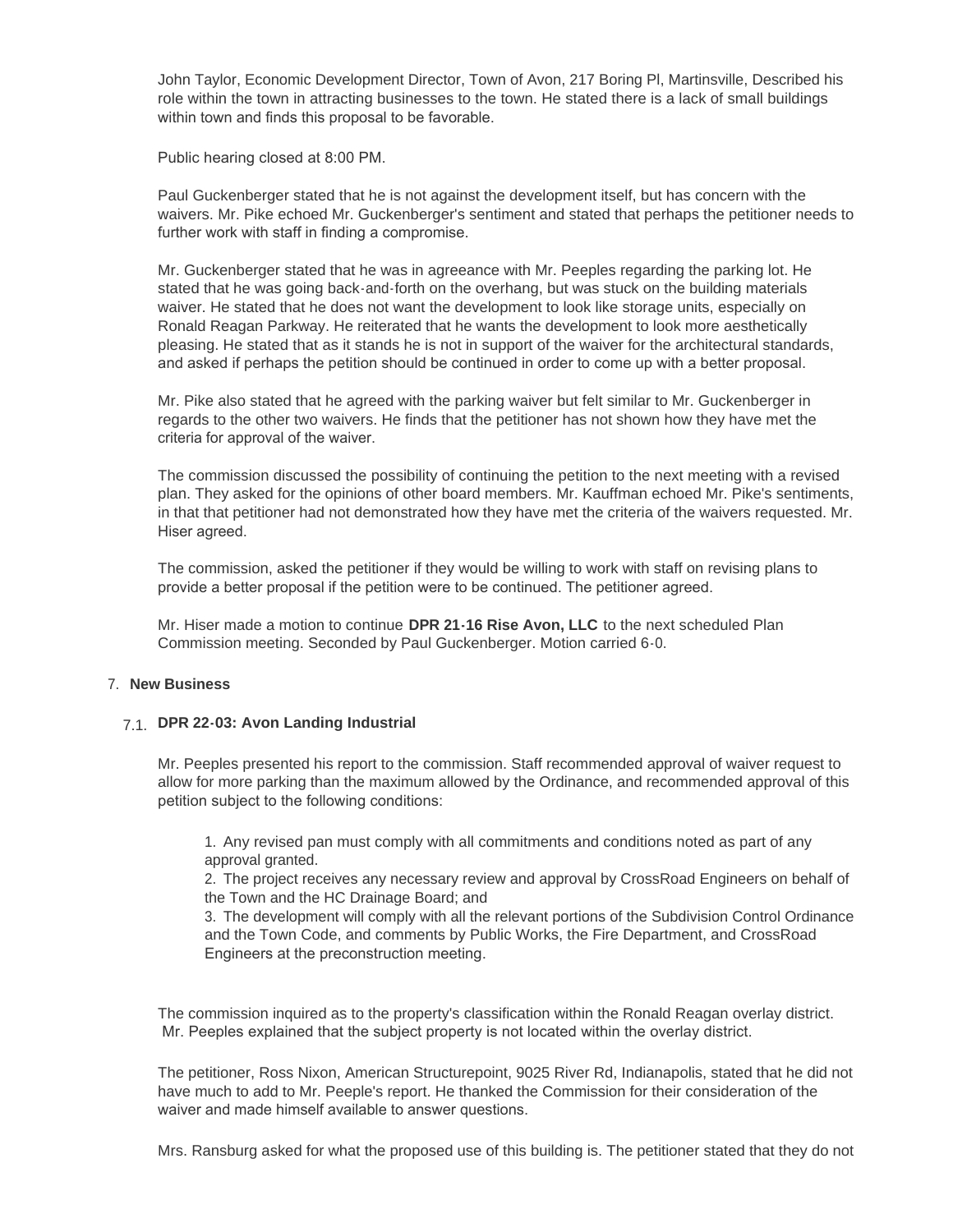know at this time, but likely will be warehouse, light industrial, or could even be more than one tenant.

Mrs. Ransburg asked for clarification as to the waiver for greater than maximum parking. The petitioner stated the proposal is speculative, but that shift changes could require additional parking.

Mrs. Ransburg opened the floor for public comment at 8:20 PM. Hearing none, Mrs. Ransburg closed the floor for public comment at 8:21 PM.

Mr. Pike commended the petitioner on the forethought of the additional parking being needed for this proposal before-the-fact. Mrs. Ransburg stated that it is better to have too much parking than too little.

Mr. Guckenberger made a motion to approve the waiver to provide for 311 parking spaces in regards to **DPR 22-03**. Seconded by Mr. Rosenbaum. Motion passed 6-0.

Mr. Kauffman made a motion to approve **DPR 22-03 Avon Landing Industrial** subject to the following conditions:

1. Any revised pan must comply with all commitments and conditions noted as part of any approval granted.

2. The project receives any necessary review and approval by CrossRoad Engineers on behalf of the Town and the HC Drainage Board; and

3. The development will comply with all the relevant portions of the Subdivision Control Ordinance and the Town Code, and comments by Public Works, the Fire Department, and CrossRoad Engineers at the preconstruction meeting.

Seconded by Mr. Pike. Motion passed 6-0.

### 7.2. ZA 22-04: DRG Rezoning On South Ronald Reagan Parkway

Mr. Peeples presented his report to the commission. Staff recommended the Plan Commission forward a favorable recommendation of this petition to the Town Council subject to no conditions.

The Commission asked for clarification of the existing uses on and nearby the subject site. The commission asked if there was any other feedback from surrounding residents. Mr. Peeples stated that staff received some calls regarding the proposal.

Mr. Pike clarified that this is the first step in the process, and the Plan Commission will further see this proposal prior to development. Mr. Peeples explained the process moving forward.

Mr. Rosenbaum asked for clarification regarding access to the site.

The petitioner, Brian Sheward, Kimley-Horn and Associates, stated that Mr. Peeples did a good job explaining the proposal. He stated that he was aware of the residential neighbors to the south, but stated that to be good neighbors, they have proposed a 40 foot landscape buffer as required by ordinance, and have positioned the truck loading to the north of the site and faced the office area towards to south facing the neighbors. He stated this would also provide a better look from the street frontage.

The commission inquired as to the plan for the existing pond as it relates to wetland retention.

The commission further inquired as to the intended use of the building. The petitioner stated that it is speculative at this time.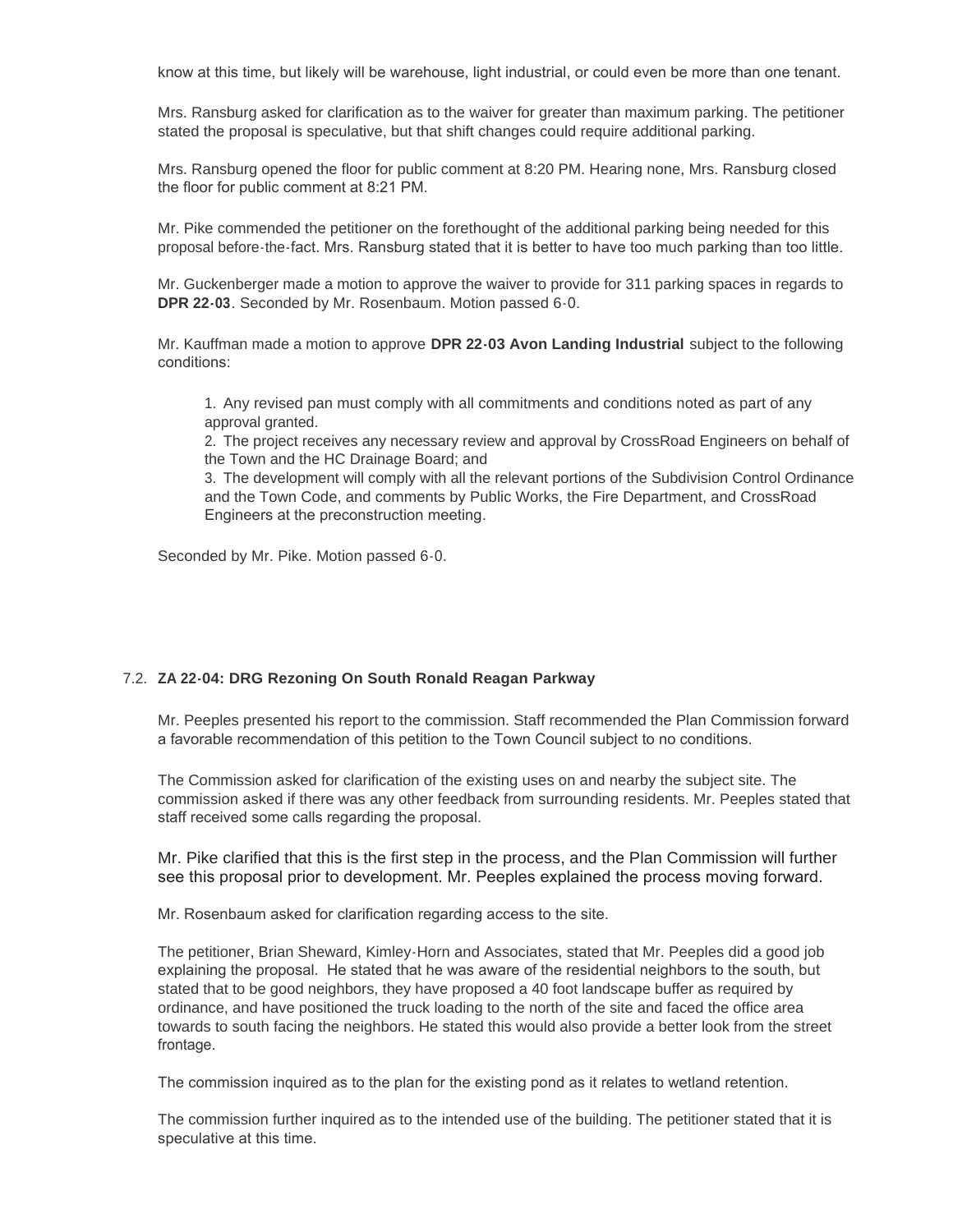Mr. Rosenbaum asked the petitioner if they would request access from Ronald Reagan. The petitioner stated that they would only request access from Bradford Road.

Mrs. Ransburg opened the floor for public comment at 8:35 PM. Hearing none, Mrs. Ransburg closed the floor for public comment at 8:36 PM.

Mr. Pike stated that he appreciated the petitioner's decision to place the truck docks to the north.

Mr. Rosenbaum made a motion to forward **ZA 22-04 DRG Rezoning on South Ronald Reagan Parkway** to the Town Council with a favorable recommendation. Seconded by Mr. Hiser. Motion passed 6-0.

### **Other Business** 8.

Mr. Peeples stated that he has administratively approved several petitions and will provide a written report at the next Plan Commission meeting.

#### **Signatures** 8.1.

### **Adjournment** 9.

Meeting was adjourned at 8:38 PM.

**William Peeples - Secretary**

**Kathryn Ransburg - President** 

**Paul Guckenberger – Vice President** 

**Dave Kauffman** 

**Harold Hiser**